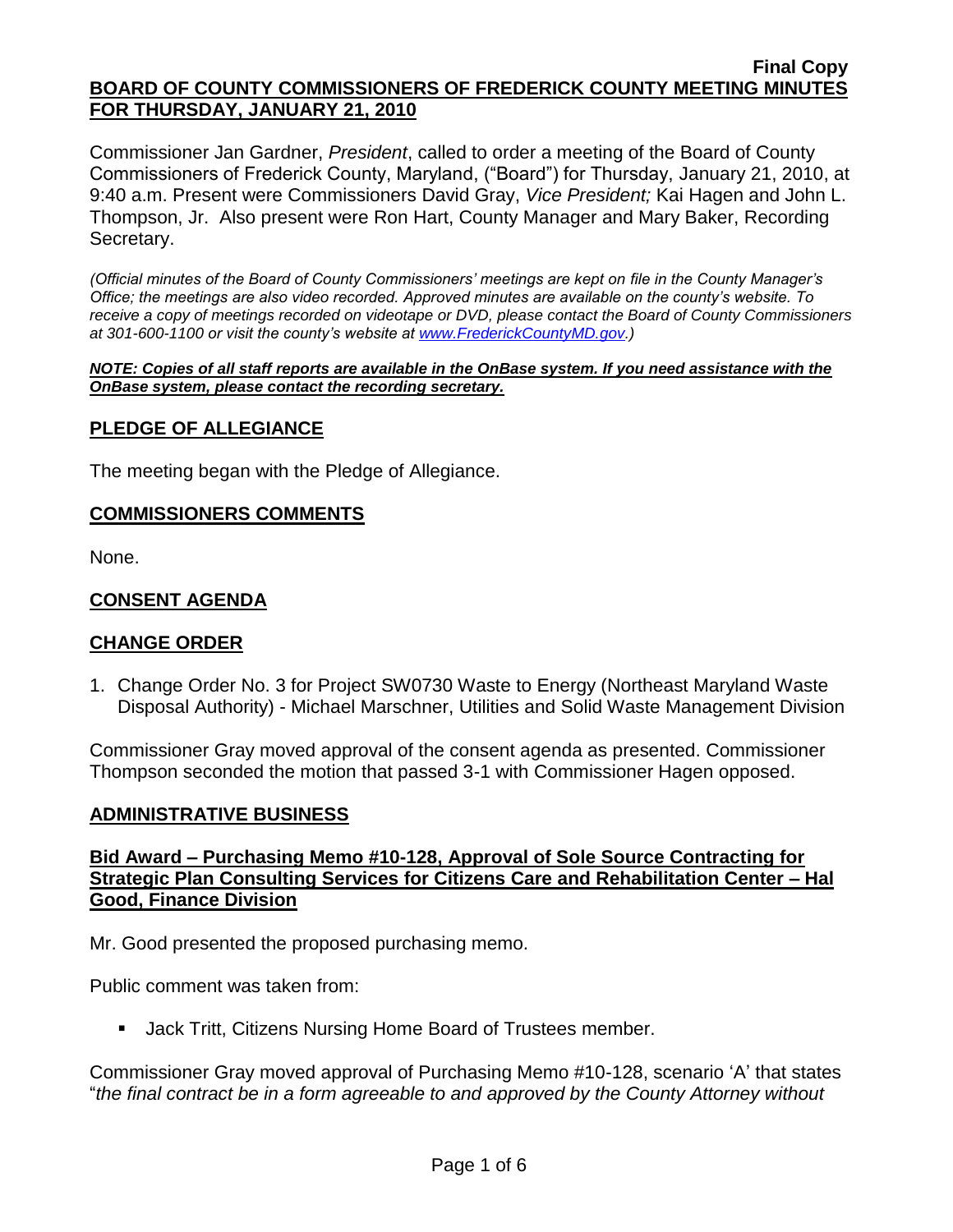*being brought back before the Board for final approval.*" Commissioner Hagen seconded the motion that passed 3-1 with Commissioner Thompson opposed.

# **Request for Lake Linganore Pre-Construction and Benefit Assessment Public Hearing - Rod Winebrenner, Utilities and Solid Waste Management Division**

Mr. Winebrenner presented the request.

Commissioner Hagen moved approval of the Board holding a pre-construction and benefit assessment public hearing on the Villages of Pinehurst and Nightingale Lake Linganore Projects to enable construction to begin on new and upgraded water and sewer lines. Commissioner Gray seconded the motion that passed 4-0.

# **Winchester Hall Electrical Upgrades "Additional Design Services" - Kevin Vida, Public Works Division**

Mr. Vida presented information regarding the upgrades which would allow an architect to provide a fee proposal addressing existing and future flooding problems near the new generator location.

Commissioner Gray moved approval of Change Order No. 3 in the amount of \$8,498.00, from the Architect/Engineering account for this project. Commissioner Hagen seconded the motion that passed 4-0.

# **Realignment of Funding in the Capital Improvements Program (CIP) for the New Market Fire Station - Steve Leatherman, Fire and Rescue Services Division**

Mr. Leatherman presented information regarding the realignment of funding within the CIP to allow for the acquisition of property for the construction of a New Market Fire Station by allowing the Public Works Division and Fire and Rescue Services Division to begin negotiations for the property allowing construction to begin, noting a confidential proposal on site selections would be presented to the Board prior to the start of any negotiations.

Commissioner Hagen moved approval of staff"s recommendation, noting the site and construction may happen later rather than sooner due to possible cuts in the CIP and to perhaps look at temporary locations for lease or rent in the meantime. Commissioner Gray seconded the motion that passed 3-1 with Commissioner Thompson opposed.

# **Final Fire Distribution for FY 2010 – Mike Gastley, Finance Division**

Mr. Gastley presented the final distribution information.

Commissioner Thompson moved to impound the remaining amount. This motion failed due to lack of a second.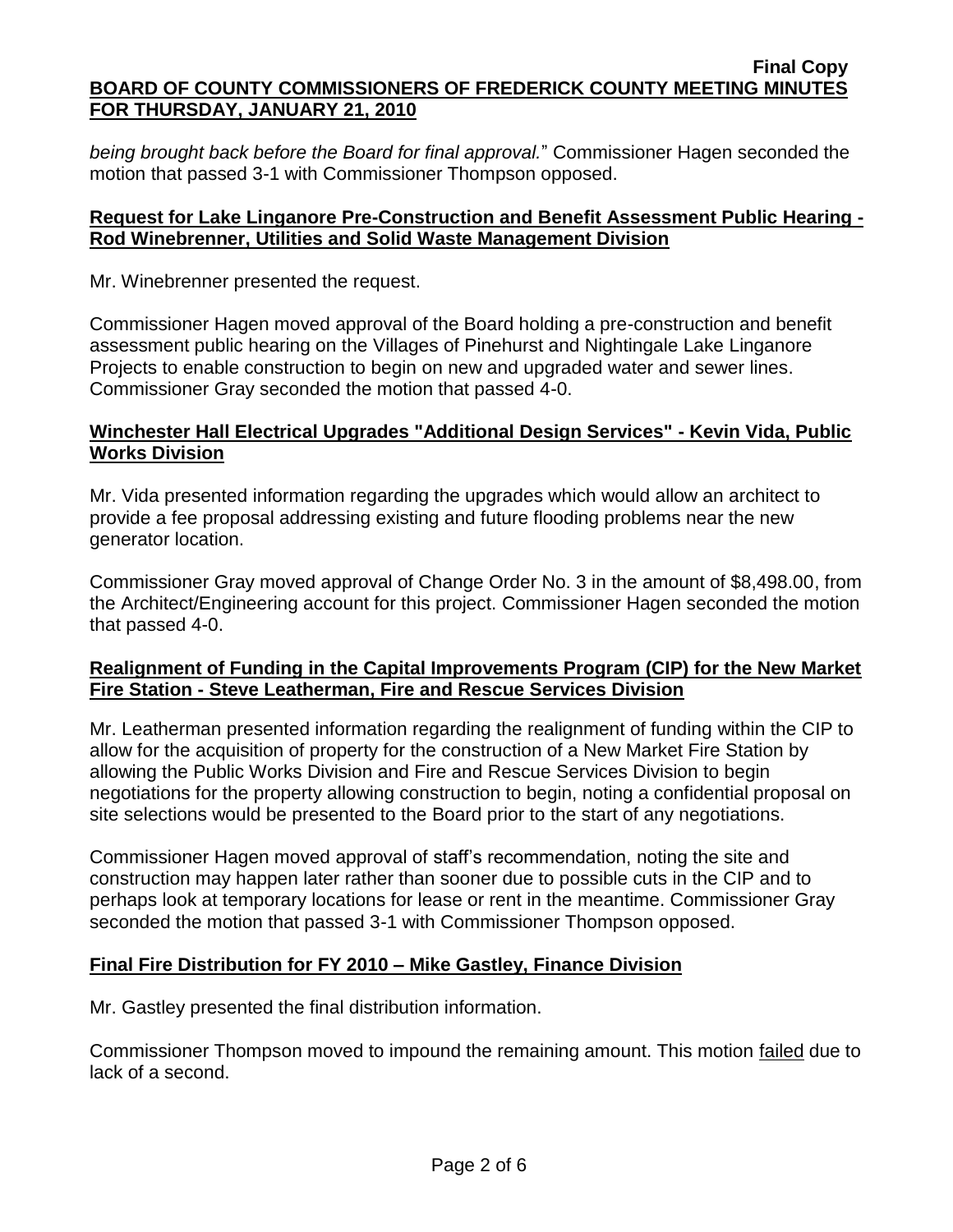Commissioner Gray moved to impound half of the amount noting any appeals for the remainder of the funds would be determined by the County Manager. Staff could then review the last half to determine where and when it could be distributed. This motion failed due to lack of a second.

Public comment was taken from:

Mr. Jim Graham, Treasurer, Walkersville Volunteer Fire Company

(Commissioner Thompson left the meeting.)

Commissioner Gray pulled his motion.

(Commissioner Thompson entered the meeting.)

Commissioner Hagen moved to approve the final 25% distribution on or about February 1, 2010. Commissioner Gray seconded the motion that passed 3-1 with Commissioner Thompson opposed.

# **Legislative Issues**

Commissioner Gardner presented updates from Delegate Stull and inquired who would speak on behalf of the Frederick County bills during tomorrow"s meeting with the delegation.

# **PUBLIC COMMENTS**

- Ralph Whitmore, Burgess, Walkersville
- Rolan Clark
- **Bill Ashton**

# **DIRECTOR'S REPORT – Paul Dial, Parks and Recreation Division**

Mr. Dial presented updates within his division.

# **COMMISSIONERS COMMENTS**

None.

# **QUESTIONS - PRESS**

None.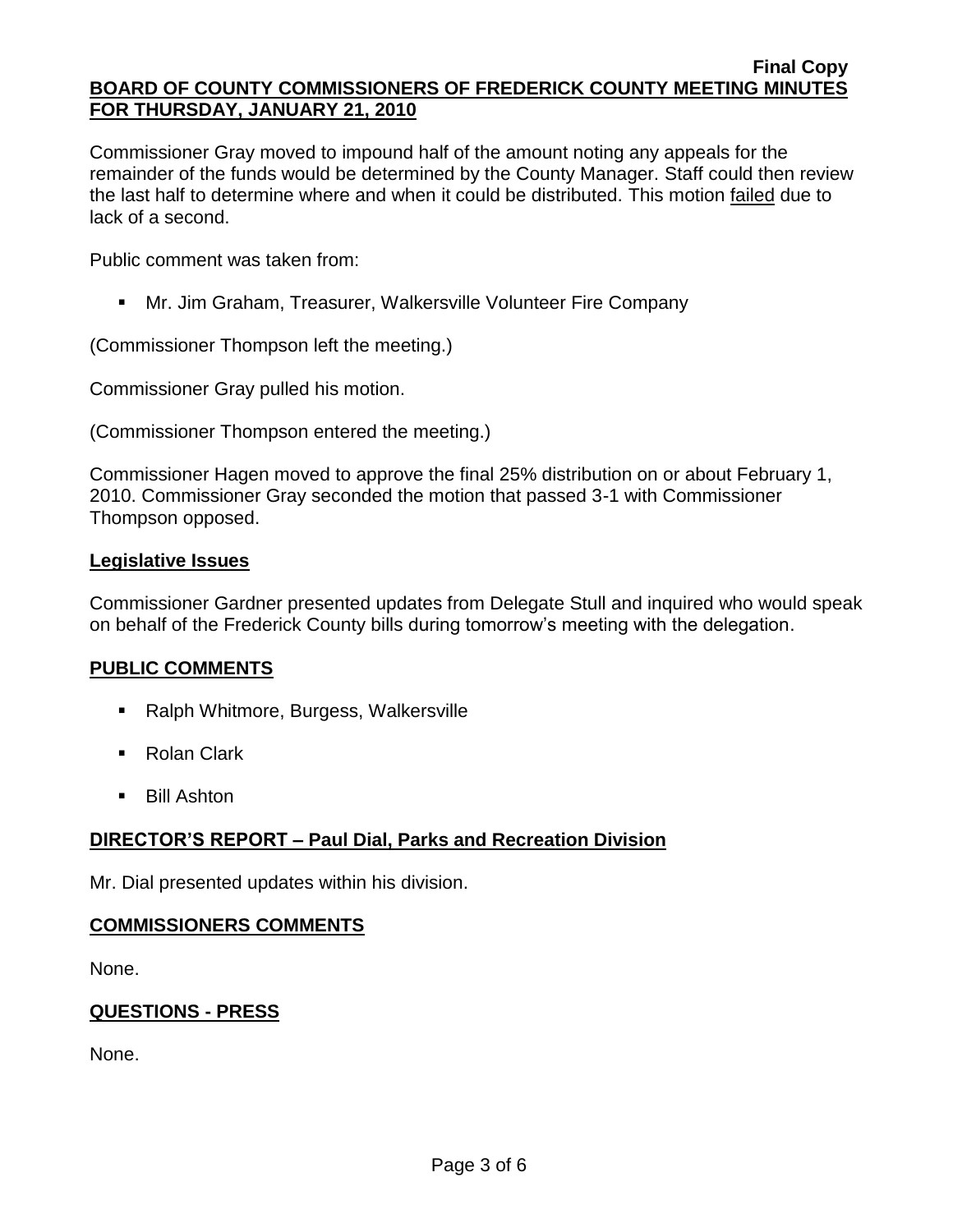# **CLOSED SESSION**

Commissioner Gray moved to proceed into closed session in accordance with Maryland Annotated Code State Government Article § 10-508(a)(3) To consider the acquisition of real property for a public purpose and matters directly related thereto. Commissioner Hagen seconded the motion that passed 4-0.

### **ADJOURN**

The meeting adjourned at 1:45 p.m.

Mary E. Baker Recording Secretary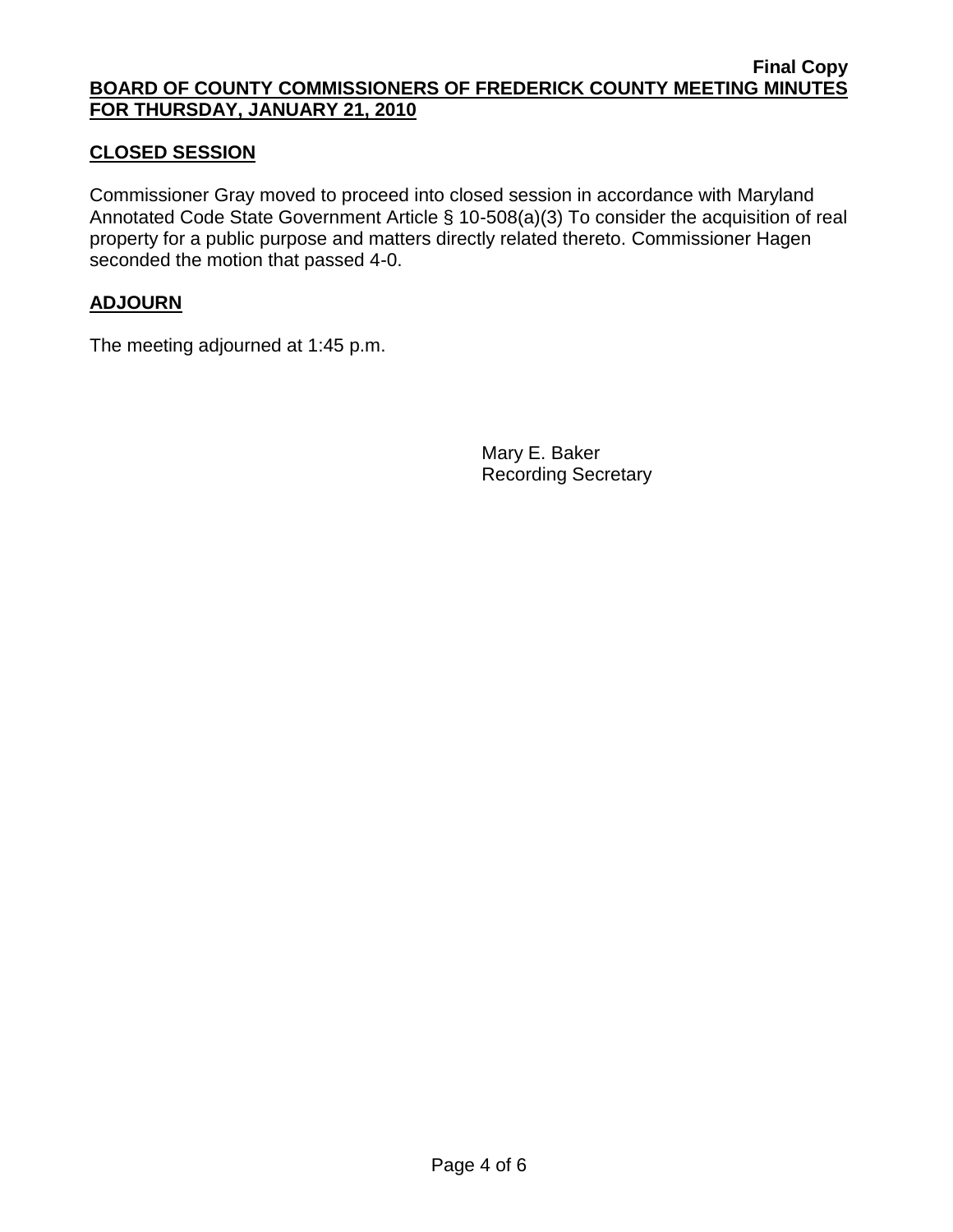# **FORM OF STATEMENT FOR CLOSING THE MEETING OF THURSDAY, JANUARY 21, 2010**

# **STATUTORY AUTHORITY TO CLOSE SESSION**

# **State Government Article §10-508(a):**

(3) To consider the acquisition of real property for a public purpose and matters directly related thereto.

# **Motion:**

Commissioner Gray moved to proceed into closed session in accordance with Maryland Annotated Code State Government Article § 10-508(a)(3) To consider the acquisition of real property for a public purpose and matters directly related thereto. Commissioner Hagen seconded the motion that passed 4-0.

# **Topic to be Discussed:**

To consider the acquisition of real property for emergency response use.

Mary Baker Recording Secretary